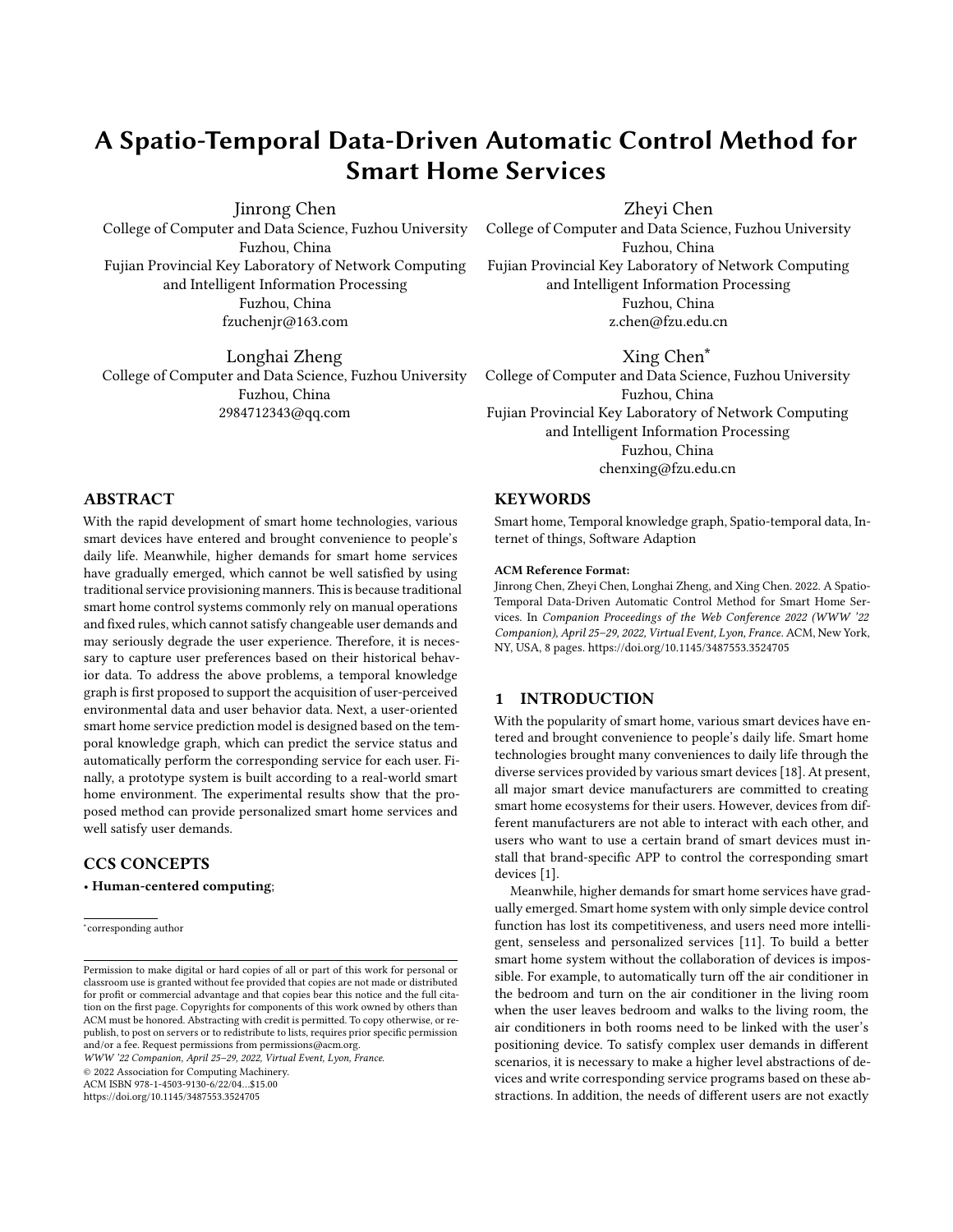the same, for example, each person has a different temperature acceptance level, therefore the threshold at which the air conditioner needs to be turned on varies. In order to satisfy individual user demands, existing solutions often allow users to set fixed device control rules.

However, there are several issues with existing methods. First, smart home devices from different manufacturers do not work together because each manufacturer is committed to constructing its ecosystem. The products of different brands are not interoperable and fragmented. It is difficult to form an integrated smart home experience with devices isolated. At the same time, the heterogeneity of smart devices is also a great challenge that developers have to face during building smart home system[[8,](#page-7-4) [24](#page-7-5)]. Second, existing control methods of smart devices mostly rely on the user's remote control through terminal devices or fixed rules configured by the user to provide services. Remote control of smart home devices does not achieve true intelligence, and their device control commands still need to be issued manually by users. Although the preset rules have achieved a certain degree of intelligence, the rigid rules cannot adapt to the complex and changing environment. Moreover, numerous rule-setting process brings a certain using threshold and learning cost to users while using smart home. Some smart home systems even require users to spend a lot of time and energy to learn how to set rules [\[2](#page-7-6)]. Finally, user demands are based on the status of their own surrounding environment, which makes personalized smart home services inseparable from the perception of users' surrounding environment and its changes. Therefore, establishing a connection between the smart home system and environmental knowledge to provide real-time and flexible targeted services is essential for intelligent, senseless, and personalized smart home services.

At present, the data of individual devices alone cannot represent the user's surrounding environment well. The previous work models devices by introducing runtime knowledge graphs[[6\]](#page-7-7), abstracts the functions provided by each smart home device into multiple services with a single function and constructs a user-perceivable environment through a series of semantic rules. Based on the concepts above, the perceptible status of environment and device around the user can be reflected, and the control command of devices can be realized through a runtime knowledge graph. Some services based on fixed rules can be achieved through the existing runtime knowledge graph model. However, as mentioned above, in addition to the configuration of rules being very tedious, the preset rules do not take into account the contextual data of user behavior, which cannot well meet the changeable, complex, and personalized demands of users.

Therefore, a spatio-temporal data-driven smart home service control method is proposed, which can learn preference from users' historical behavior data, build a personalized model to predict users' operation, and use a runtime knowledge graph to automatically execute service operations for users. This method extends the original runtime knowledge graph model in the time dimension to provide historical data. First, we extend the knowledge graph to temporal knowledge graph with temporal capability. The TKG possesses the ability to provide the knowledge graph status data at any moment in the past specific period. We read and record the device status of each moment based on the time interval specified by

the scenario and construct the knowledge graph model of the corresponding time slice. By constructing the knowledge graph time slices over a period, we can obtain the environmental status values and their changes perceived by users in that time slice. Finally, to solve the challenge of complex rule-setting and realizing the selfupdating of rules, we propose a spatio-temporal data-driven automatic execution method for smart home services. The method models user preferences by collecting user-perceived environmental history data and corresponding service status through temporal knowledge graph (TKG), makes service status prediction based on the environmental status within a time window, and translates the prediction into specific device operations using a TKG. The method liberates users from complex and tedious smart home rule-setting operations, greatly improves the convenience of smart home usage and brings intelligent and senseless smart home user experience to users.

## **2 RELATED WORK**

The smart home [\[13\]](#page-7-8) is an important application scenario of an IoT [\[22](#page-7-9)] system. How to realize a smarter smart home automation system has been widely concerned by academia and industry. Smart home systems have been extensively researched in energy consumption, health monitoring. Li et al. [\[3](#page-7-10), [16,](#page-7-11) [17\]](#page-7-12) proposed an intelligent decision system based on machine learning and other methods to combine smart home and smart grid to reduce home energy consumption. De et al.[[7\]](#page-7-13) suggested a centralized smart building decision system based on wireless sensors and actuator networks to achieve energy-saving goals for large buildings. Khan et al.[[15](#page-7-14)] proposed the analysis of sensor data history for pump load prediction in a smart home system. Forbes et al.[[10](#page-7-15)] proposed to use behavior recognition in smart home systems for home health detection.

Smart home systems are built on top of various sensors and smart devices that provide smart home services. How to solve the communication problem between heterogeneous devices and decouple specific devices and upper-layer applications to reduce the complexity of development is an unavoidable problem for all IoT applications including smart homes.The current common approach to solve this problem is to incorporate a middleware layer3 [\[25](#page-7-16)]. Filho et al.[[9](#page-7-17)] proposed an intelligent decision system based on the fog computing paradigm, which handles the differences in programming interfaces and connection methods of heterogeneous devices by adding a message queue layer based on MQTT [\[20\]](#page-7-18).

In addition to the heterogeneity issues mentioned above, how to provide more personalized, intelligent, and senseless services in smart home systems has become a hot issue [\[2,](#page-7-6) [12](#page-7-19), [21\]](#page-7-20). Ghiani [\[11](#page-7-3)] proposed a trigger-action rule-based smart home system, which automates smart home services by user's configuration of rules, based on manually configured rules that rely on user's expertise, while the manual configuration approach does not cope well with more complex and larger number rules. Chahuara et al. [\[4](#page-7-21)] suggested using voice control to improve the interaction quality of smart homes. Jin et al. [\[14\]](#page-7-22) proposed a personalized indoor temperature control system based on deep learning, but its applicability is limited to temperature control services in smart homes and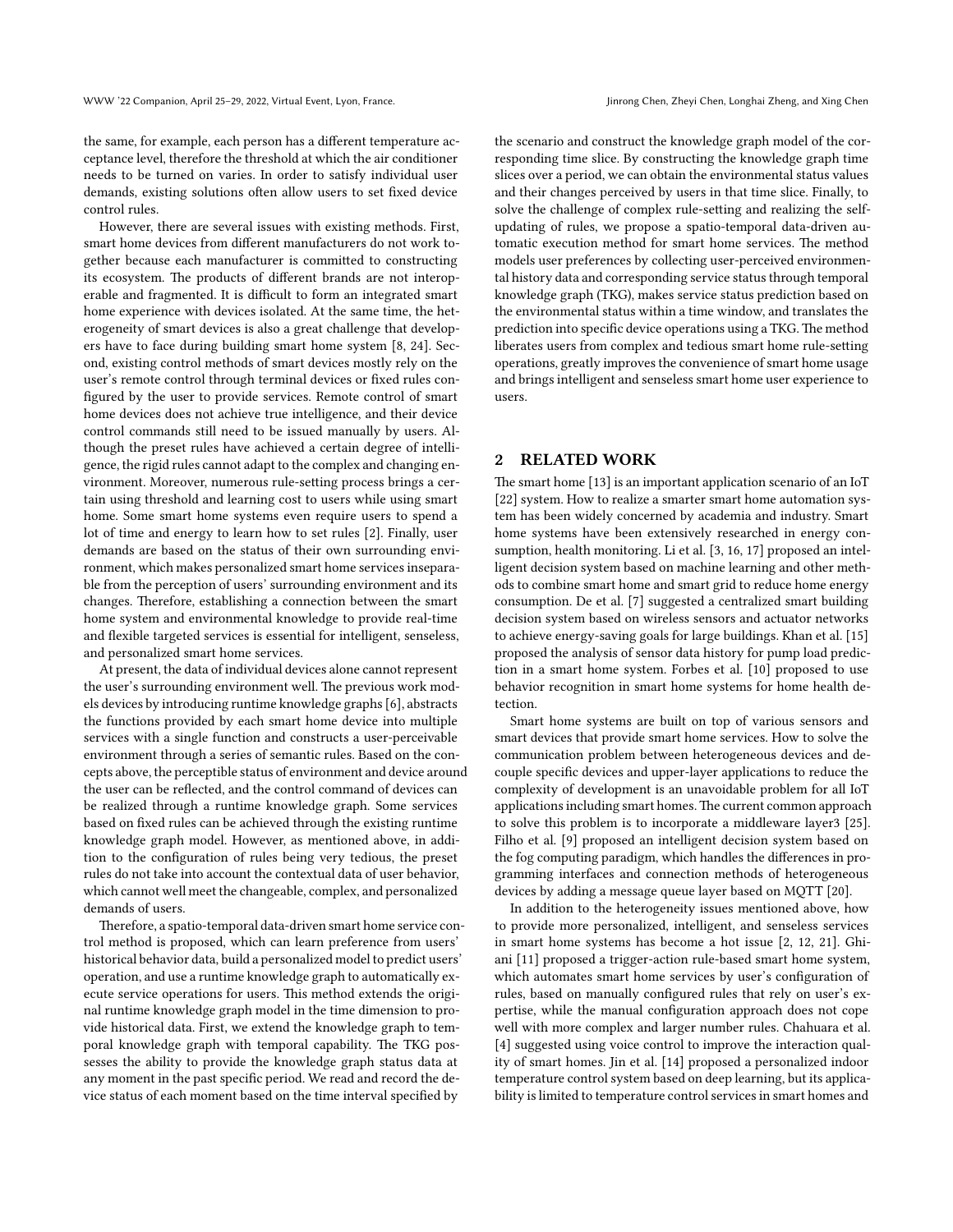A Spatio-Temporal Data-Driven Automatic Control Method for Smart Home Services WWW '22 Companion, April 25–29, 2022, Virtual Event, Lyon, France.

<span id="page-2-0"></span>z T1 Device Service  $\overline{\phantom{a}}$  $\sqrt{ }$ ense User  $-$ Sense $-$ Locate Context  $\overline{\phantom{a}}$ T2  $\overline{\phantom{a}}$ Service Provide Context  $\epsilon$ Sense User Locate  $\blacksquare$ ... Device Service rvice  $\blacksquare$ e e establishe da propria de la propria de la propria de la propria de la propria de la propria de la propria <br>De la propria de la propria de la propria de la propria de la propria de la propria de la propria de la propri  $\overline{\phantom{a}}$ Sense User Location ated in  $-$ Locate Locate Tn Device | Service -Provide Context Effect Sense User Location Located in Located in-Located in Located in Time Smart Device Temporal Context Temporal Knowledge Graph Realtin Realtime  $\left\{\begin{array}{c} \sim \end{array}\right\}$  Device Cont Service Prediction Service predict model for each user **... ...** Air **Smart Light** Humifilier **... Conditioning** 

**Figure 1: Method Overview**

cannot be used for other smart home devices and services. Deephome [\[19\]](#page-7-23) based on deep learning, learns behavioral habits from user's history, and predicts user behavior to automatically perform device operations for users. Deephome is better for intelligent and senseless services, but it is only for highly customized smart home environments.

#### **3 SYSTEM ARCHITECTURE**

To achieve higher intelligence, a spatio-temporal data-driven smart home service control method is proposed in this paper. The overall framework of this method is given in Figure [1](#page-2-0). It is an extension of the previous work[[6](#page-7-7)], which automatically operates smart home devices for users by learning their historical behavior records and predicting their possible future actions.The method consists of two aspects:

1) Smart home temporal knowledge graph construction method.

2) DNN-based decision model for smart home services.

First, a temporal data-driven knowledge graph construction method for smart homes is proposed. The TKG extends the existing runtime knowledge graph in the time dimension and describes the smart home scenario while recording the relationship and its changes between various entities in the scenario over time. By constructing the TKG of the smart home, the user-perceived environmental data change records and the user-perceived service status records within a period of time can be obtained based on the temporal data embedded in the TKG.

Second, a user-oriented smart home service prediction model is proposed. The model reads environmental status data perceived by each user within a certain time window and uses DNN to predict the service status perceived by the user at the next moment. Using the transformation rules of the TKG, the prediction results are transformed into the operations of corresponding devices and these operations are automatically executed for the users to realize an intelligent and senseless smart home service experience.

# **4 CONTEXT-AWARE RUNTIME KNOWLEDGE GRAPH FOR SMART HOME**

Context-aware runtime knowledge graph for smart home is our prior work[[6\]](#page-7-7), the core concepts of the runtime knowledge graph are introduced in this section. Runtime knowledge graph constructs smart home scenario model by defining five smart home knowledge graph concepts and the relationship between these concepts. The runtime knowledge graph is defined as follows:

$$
KG = \{(x_i, r_{i,j}, x_j) | x_i, x_j \in E, r_{i,j} \in R, i \neq j\}
$$
(1)

$$
E = \{User, Service, Location, Context, Device\} \tag{2}
$$

$$
R = \{Effect, locatedIn, Sense, Provide\} \tag{3}
$$

Where  $E$  is the set of all type instances, containing the five core concept Context, Device, Service, User, and Location, mentioned above.  $R$  is the set of relationships, including  $Effect$ ,  $LocaledIn$ , Sense and Provide.

<span id="page-2-1"></span>

**Figure 2: Concept Model of Runtime Knowledge Graph**

As shown in Figure [2](#page-2-1), *Location* is a specific area in the home, containing information about the physical location of the area. Other instances can be associated with specific locations, indicating that their scope of effectiveness or activity is in a specific location. A single attribute  $LName$  is used to represent the identifier location.

Device is an abstraction of a concrete smart device. Each device instance owns attributes that correspond to its name, location, running status, and information about the functions that the device can provide. A device is represented by a tuple  $\langle$  *DName, LName, Status,*  ${Key_1, Key_2, ..., Key_m}.$ 

Service is the abstraction of the device function. As a device may provide more than one function, a device may correspond to multiple services. A service is defined as  $\langle DName, LName, CType,$ *Effect, Status, SValue ), the set of services is defined as S. Each* service has an impact on the corresponding context, e.g. the cooling of air conditioners can reduce the room temperature, smart lights can increase the brightness, etc.The runtime knowledge graph indirectly controls the corresponding devices by controlling corresponding services to achieve the unified control of heterogeneous devices.

User is the object of service in the smart home, such as specific residents in the house. Each user instance contains the user's name and location, defined as  $\langle UName, LName \rangle$ , the set of users is denoted as  $U$ .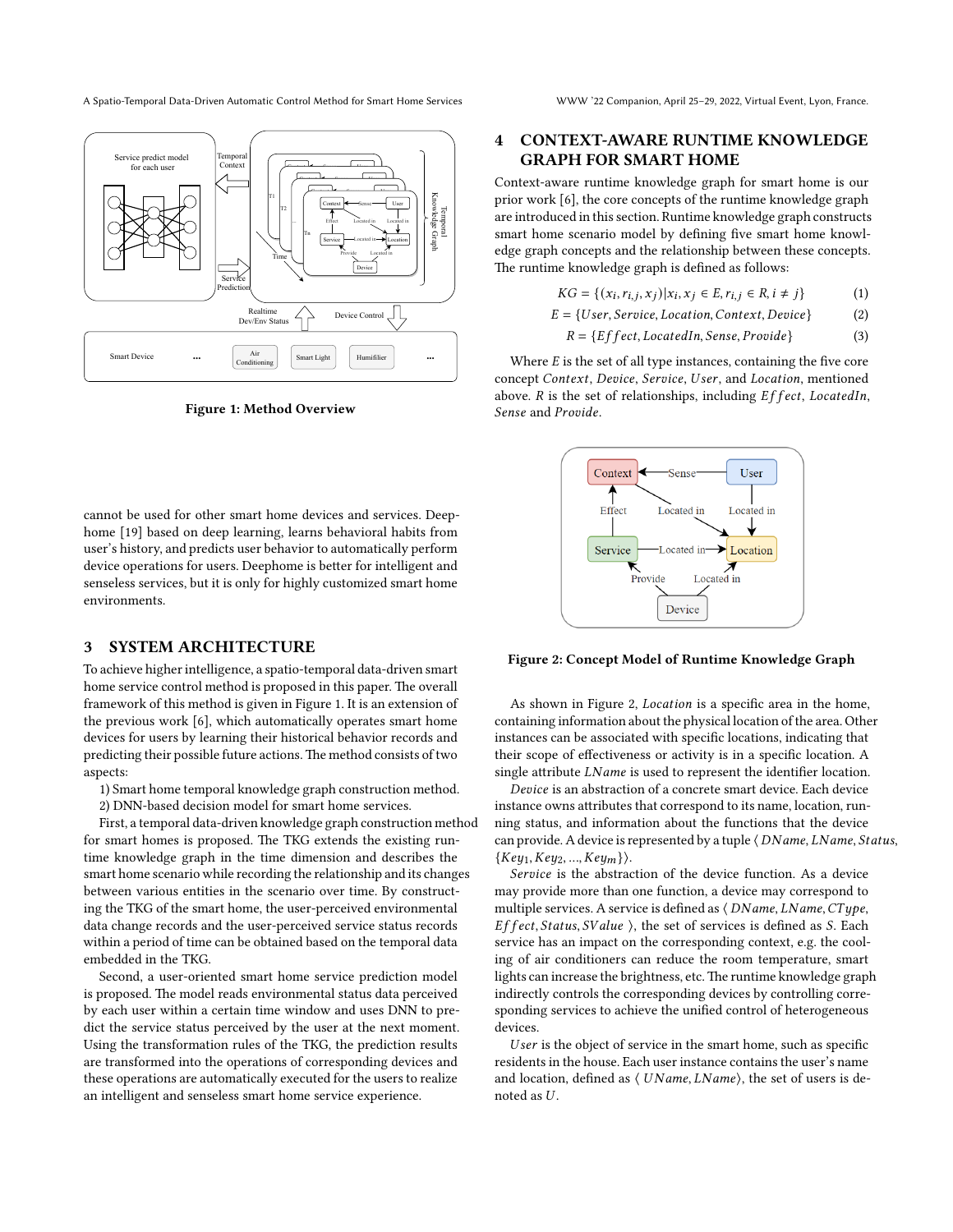$Context$  is the specific environmental status that a user can sense, such as temperature, humidity, brightness, etc., containing the user and location information associated with that context, defined as  $\langle CType, LName, CValue \rangle$ , the set of context denoted as C. Each context instance can be associated with a specific user and location. The association expresses that the user perceives a certain environmental status at a certain location. Since the layout of each room in the house is diverse and the contexts of each room are also different, each room has its context instance. When the user moves from location A to B, the user will be unassociated from the context instance of location A and associated with the instance of B. The association is reflected by the relationship in the knowledge graph.

Runtime knowledge graph uses the runtime software architecture model [\[5](#page-7-24), [6](#page-7-7), [23\]](#page-7-25) to construct a runtime model and maintain two-way synchronization between the knowledge graph and real world. i.e., while changes in the real world such as temperature raise and resident's location movement are reflected in the runtime knowledge graph, operations on service instances in the runtime knowledge graph are also transformed into operations of corresponding devices through execution rules. Based on the runtime knowledge graph model, it is easy to realize scenario-based device function control and environment status reading. Developers only need to configure specific contextual knowledge to automatically construct the runtime knowledge graph according to the rules.

# **5 TEMPORAL KNOWLEDGE GRAPH FOR SMART HOME**

# **5.1 Temporal Knowledge Graph Model for Smart Home**

In the real world application of smart home, the indoor environment status will change with the external environment state which makes environment uncomfortable. In order to counteract the changes, residents often utilize function of smart device, such as turning on the humidifier when feel the air is too dry, or turning on the air conditioning cooling function when it is hot. However, the current control methods generally require users to manually send their service requests, such as opening the corresponding applications on their phone then following several tedious steps or manually turning on each device by hand. Therefore, the challenge is how to achieve the automatic perception of user needs, so that the smart home control system can turn on the corresponding device functions for users autonomously. In a real world smart home scenario, the user's location will inevitably move between different rooms in the scenario. The environmental status sensed by the user and the devices to be controlled are determined by the user's location at that moment. How to deal with the different environmental status and devices perceived by the user at different locations and time is a problem that cannot be ignored. To capture changes in environmental status, sense user needs, and proactively provide various services to users, it is important to learn user preferences from their historical behavior data. However, existing runtime knowledge graph models cannot provide good support for historical behavioral data. Therefore, we extend the existing smart home runtime graph model so that it can reflect the process of environment and device state change in smart home scenario through historical

data in addition to expressing the real-time status of smart home scenario. The following content introduces the concepts of the temporal knowledge graph model.

The smart home TKG model is shown in Figure [3.](#page-3-0) The model extends runtime knowledge graph model in the time dimension and is able to represent the changing process of concept instances and relationships within a certain time period, in addition to describing the concepts and relationships between them.

<span id="page-3-0"></span>

**Figure 3: Temporal Knowledge Graph**

A TKG can be understood as a knowledge graph stream with time tags, i.e., a collection of states of the knowledge graph at a given time interval  $\Delta T$  in a given time period  $\{T_1, \ldots, T_n\}$ . The data includes knowledge graph state  $\mathit{KG}^k$  and time tag  $t^k$  at each moment, which can completely describe the state of the smart home scenario of corresponding moment, including the user's location, the user's perceivable environment status, the status of each smart device, etc. The continuous knowledge graphs can describe the change of smart home status in a period of time. The formal definition of the TKG is given below.

$$
TKG = \{ \left( t^k, KG^k \right) | T_1 \le t^k \le T_n, t^{k+1} = t^k + \Delta T \}
$$
 (4)

# **5.2 Smart Home Control Model Base on Temporal Knowledge Graph**

In order to achieve better control of smart home services, we need to focus only on the environmental status that user perceived. At the same time, it should be noted that the user's position at home changes constantly due to the user's activities, so the environmental status that the user can perceive may be different over time. Based on the TKG model mentioned above, we propose a useroriented smart home service control model. The model extracts the service status and environment status sequences which user concerns and predicts the relevant service status for them by using the spatio-temporal semantic description capability of the TKG. The relevant concepts of the model are introduced below. Knowledge  $graph KG<sup>t</sup>$  at time  $t$  is introduced:

$$
KG^{t} = \{ (x_i, r_{i,j}, x_j) | x_i, x_j \in E^{t}, r_{i,j} \in R^{t}, i \neq j \}.
$$
 (5)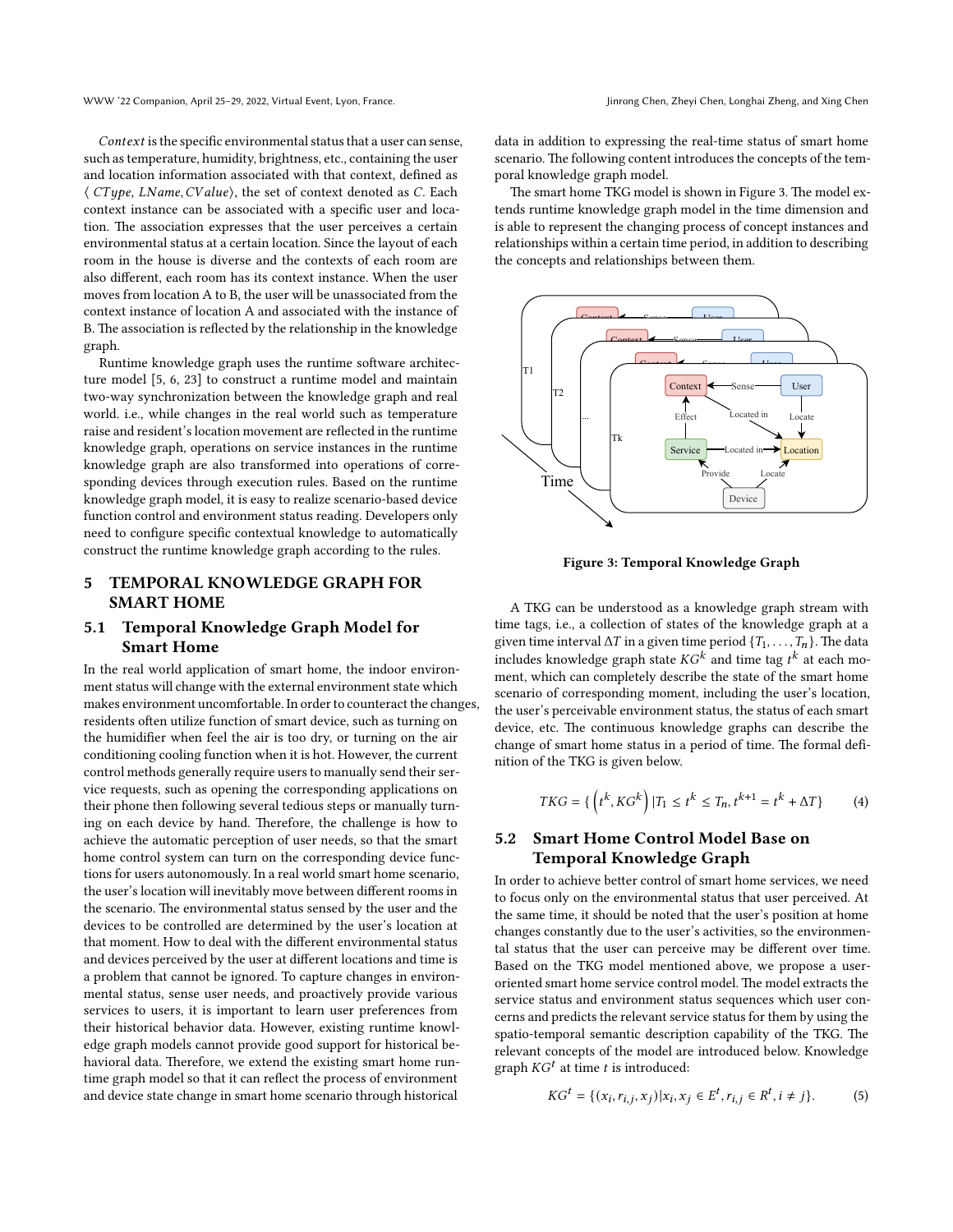A Spatio-Temporal Data-Driven Automatic Control Method for Smart Home Services WWW '22 Companion, April 25–29, 2022, Virtual Event, Lyon, France.

We take each user  $u(u \in E^t \wedge u.Type = User)$  from  $KG^t$  and define the subset of context  $Ctx_u^t$  that user  $u$  can perceive at moment as follows:

$$
Ctx_u^t = \{ctx_1, ctx_2, ..., ctx_w | \exists (u \xrightarrow{Sense} ctx_i) \in KG^t \}. \tag{6}
$$

where  $w$  is the number of user interested context, and the type  $(CType)$ of any two  $ctx$  is different. In particular, it should be noted that the environmental status described in  $\mathit{Ctx}^t_u$  are partial environmental status in the whole smart home environment, the values of environmental status attributes perceived by a specific user at a specified moment, instead of the environmental state values of the entire smart home scenario. Due to the change of user's location,  $\mathit{Ctx}^{t}_u$  and  $\mathit{Ctx}^{t+1}_u$  may be completely different. The model proposed in this paper is built around the user, and the data relied on is always determined by the spatial location of the user. By constructing  $Ctx_u^t$ , we can extract the environmental status that the user can perceive at any moment. The spatial information is implicit in the data and transparent to the upper decision algorithm.

Based on  $\mathit{Ctx}^t_u$  , we can further deduce that the subset of Service instances  $Srv_u^t$  which have an impact on the  $Ctx_u^t$  at time point  $t$ .

$$
Srv_u^t = \{ srv_1, srv_2, ..., srv_r \mid \exists (srv_i \xrightarrow{Effect} ctx_j) \in KG^t, ctx_j \in Ctx_u^t \}
$$
\n
$$
(7)
$$

According to the definition of  $Ctx_u^t$ ,  $Srv_u^t$  which can influence  $Ctx_u^t$  is equivalent to the environment that the user can perceive, i.e., the service instance that can provide functions to the user at time  $t$ , which is the service we want to control.

Based on the TKG as shown in Figure [4](#page-4-0), a user-oriented decision model is proposed. The model takes context instances perceived by a specific user in the past period as input, predicts, and controls the service instances  $Srv_u^t$  that can be perceived at present utilizing a deep neural network model. Where  $l$  is a fixed time window length,  $w$  is the number of the user interested state types,  $r$  is the number of services to be controlled. In the proposed overall framework, each served user has an independent service prediction model that relies on the DNN-based algorithm introduced in the next section to implement service status prediction based on temporal data.

# **6 DNN-BASED SMART HOME SERVICE CONTROL**

## **6.1 Input and Output of Smart Home Service Prediction**

To achieve the service status decision mentioned above, using deep neural networks for service status prediction is proposed. How to get the output of the neural network from  $Ctx$  and  $Srv$  instances describes in this section.

According to the definition of the TKG, we extract the environmental status values (*CV alue*) in each  $\mathit{Ctx}^t_u$  by a fixed order of environmental types to obtain the corresponding *CV alue* sequence  $E_{u}^{t}$ .

$$
E_u^t = (c_1, c_2, ..., c_w),
$$
 (8)

where  $c_i = ctx_i$ . *CV alue*, which is the value of *i*th environmental attribute. Thus, the input data  $X$  is the user-perceived environmental

<span id="page-4-0"></span>

**Figure 4: User-oriented Prediction Model for Smart Home**

status context data within a certain time window:

$$
X = [E^1, E^2, ..., E^k]^T.
$$
 (9)

In the existing runtime knowledge graph definition, if a service needs to be controlled, changing the running status of the service can be achieved by specifying its status value (Status) and parameter value (*SValue*). Thus, the output *Y* of the model is defined as:

$$
Y = (s_1, v_1, s_2, v_2, ..., s_r, v_r),
$$
\n(10)

where  $s_i$  and  $v_i$  are the corresponding Status and Svalue in Sr $v_u^t$ , r is the number of services to be controlled.

#### **6.2 Network Structure**

Based on the definition above, a multi-layer deep neural network (DNN) model is used to achieve the mining of the implicit relationship between input and output. Its overall structure is shown in Figure [5.](#page-5-0) The network consists of an input layer  $L_{in}$ , three fully connected hidden layers  $L_1$ ,  $L_2$ ,  $L_3$  and an output layer  $L_{out}$ . The number of neurons in the input layer  $(N_{inout})$  is determined by number of environments  $p$  and length of time window  $k$ . The number of neurons in the output layer  $N_{output}$ , which is determined by the number of services to be predicted. The number of neurons in the three hidden layers are  $N_1$ ,  $N_2$  and  $N_3$ . The fully connected structure is used between layers. Treat  $L_{in}$  as  $L_0$  and  $L_{out}$  as  $L_4$ then output the of each layer can be described as:s

<span id="page-4-1"></span>
$$
L_i = \text{Sigmoid}(L_{i-1} \cdot W_i + B_i). \tag{11}
$$

The activation function used for each layer of the network is Sigmoid, which is defined as:

$$
Sigmoid(a) = \frac{1}{(1 + e^{-a})}.
$$
\n(12)

The mean squared error (MSE) is used as loss function:

<span id="page-4-2"></span>
$$
MSE = \frac{1}{n} \sum (\hat{y}_i - y_i)^2.
$$
 (13)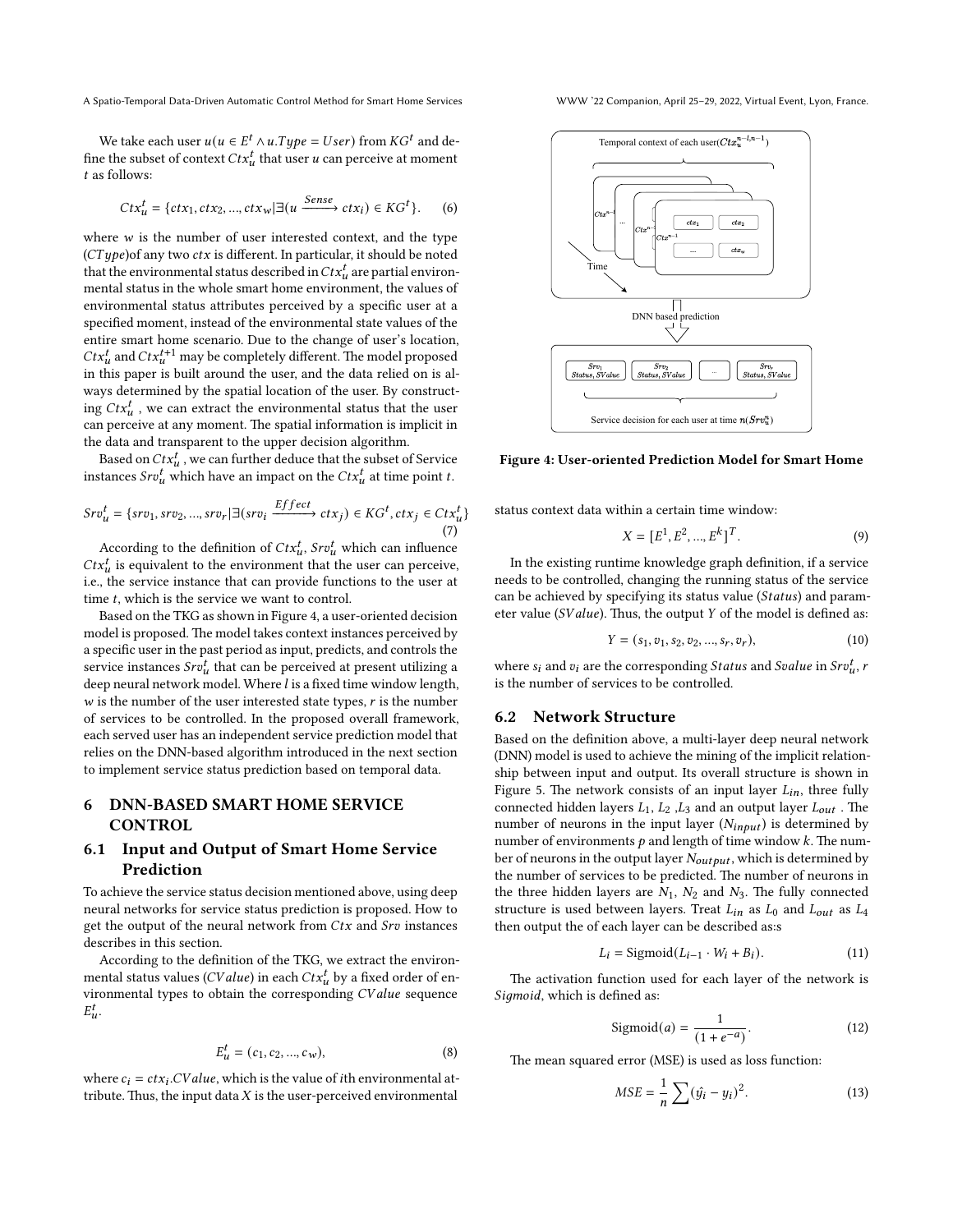<span id="page-5-0"></span>WWW '22 Companion, April 25–29, 2022, Virtual Event, Lyon, France. Jinrong Chen, Zheyi Chen, Longhai Zheng, and Xing Chen



Output: Status & SValue

**Figure 5: Network Structure**

#### **6.3 Network Training and Prediction**

6.3.1 Training. Algorithm 1 describes the training process of the given DNN model. The decision model containing the user's behavioral habits can be obtained by training the network.

#### **Algorithm 1** Model training

- 1: **Input:** Time window length  $k$ ; Number of contexts  $q$ ; Threshold for status *ℎ*; Training Data set
- 2: **Output:** Trained Model
- 3: adjust the number of neurons according to  $k$  and  $q$ ;
- 4: initialize the weight matrices in  $W_1, W_2, W_3, W_{out}$  with random value in the range [0,1] ;
- 5: initialize biases  $B_1$ ,  $B_2$ ,  $B_3$ ,  $B_{out}$  with zeros;
- 6: **while** more than 64 samples in  $D$  do
- 7: randomly draw 64 samples from  $D$  as network input  $X$ ;
- 8: compute the output of each layer by equation [11](#page-4-1);
- 9: compute the loss according equation [13](#page-4-2);
- 10: adjust the weights and biases in the direction of the decreasing gradient;
- 11: **return** trained model

6.3.2 Prediction. According to the weight  $W_1$ ,  $W_2$ ,  $W_3$ ,  $W_{out}$  and bias  $B_1$ ,  $B_2$ ,  $B_3$  and  $B_{out}$  trained from training process, the neural network is initialized, and the service status decision result Status is obtained by collecting the environment status matrix  $Env$  of the first  $k$  time points into the model under the support of temporal knowledge graph. The decision result Status is then output back to the TKG. With its control capability, TKG issues command to the corresponding smart home devices to achieve the control of specific device function which brings a senseless smart home user experience.

## **7 EVALUATION**

In order to verify the effectiveness of the proposed method in smart home systems, a prototype system is built to evaluate the method for real world scenarios in this paper.

# **7.1 Temporal Knowledge Graph for Prototype**

A smart home scenario prototype system is built as shown in Fig-ure [6.](#page-5-1) It includes three areas: living room( $L_1$ ), bedroom( $L_2$ ) and balcony( $L_3$ ). Each area contains various smart devices for regulating the environment. Typical types of context we build in this scenario are temperature( $C_{l\_1}$ ), humidity ( $C_{l\_2}$ ) and brightness( $C_{l\_3}$ ). Each smart device in the scenario can provide Monitor, Increase, Reduce, and other related services to each context. Based on this scenario, we construct the smart home temporal knowledge graph as shown in the figure, which contains 3 location instances, 6 device instances, 9 context instances, 20 service instances, and 1 user instance  $U_1$ . Based on this instance scenario, we can build and record runtime knowledge graph to construct smart home temporal knowledge, which provides the basis of user model training and service state prediction. The model proposed in this paper constructs an independent prediction model  $(M_m)$  for each user, such as  $U_1$  corresponds to  $M_1$ .

<span id="page-5-1"></span>

**Figure 6: Prototype scenario diagram**

Figure [7](#page-6-0) demonstrates the temporal knowledge graph. The movement of  $U_1$  from living room( $L_1$ ) and to bedroom( $L_2$ ) is reflected. The context, service, and corresponding device sensed by the user are on the left side at first. After the location of user changed, the instances on the right side are what the user is concerned.

#### **7.2 Service Prediction**

Due to user privacy and hardware limitations, this experiment is based on the publicly available smart home sensor dataset, the invited volunteers provide their behavioral data (work and rest schedules, environmental sensitivity, etc.) and the prototype system built according to public environmental change pattern to simulate user's real behavior to generate artificial dataset as the experimental dataset. The experimental code is written in Python 3 and based on the TensorFlow 2 deep learning framework. The experimental runtime environment is a personal computer with an Intel(R) Core(TM) i5-9500 CPU @ 3.00 GHz with 16.0 GB memory and a Windows 10 operating system installed.

The dataset contains two months of environmental and device data for a single-user household with a sampling interval of fewer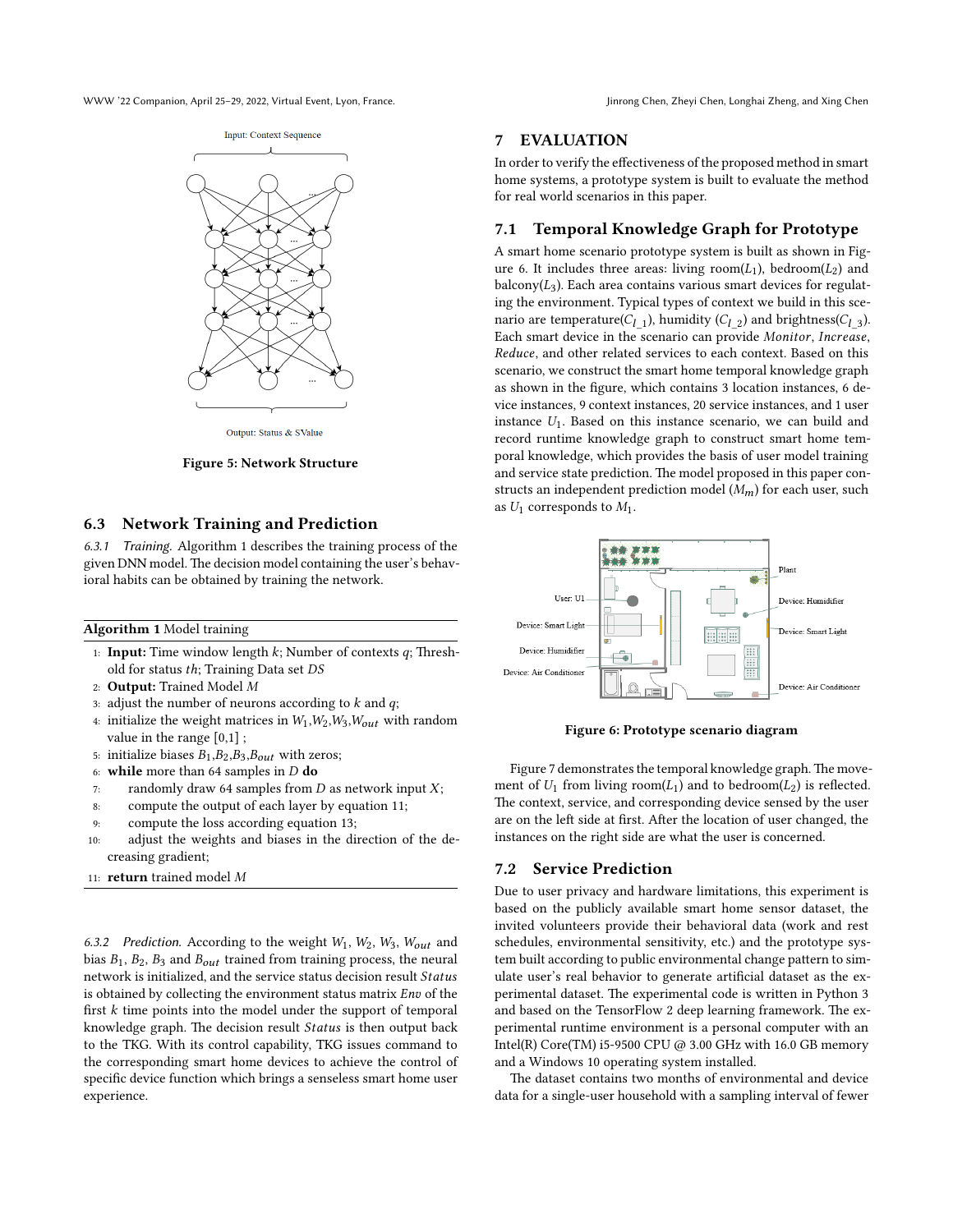A Spatio-Temporal Data-Driven Automatic Control Method for Smart Home Services WWW '22 Companion, April 25–29, 2022, Virtual Event, Lyon, France.

<span id="page-6-0"></span>

**Figure 7: Temporal Knowledge Graph Demo**

than 15 minutes. The environmental data contains temperature, humidity, and brightness. The device status data contains air conditioner, smart light, and air humidifier . The corresponding TKG is constructed for the environment data and device status data at each moment. The context and service instance perceived by the user at each moment is obtained through the abstraction ability of the TKG. Based on that context and service, we can further obtain the values of temperature, relative humidity, and brightness around the user at that moment, as well as the status data of air conditioners, humidifiers, and smart lights that have an effect on the user. Because the range of each data type varies, this experiment will normalize each type of data to the range of [0,1] by its type. The normalization formula is as follows:

$$
X' = \frac{X - X_{\min}}{X_{\max} - X_{\min}}.\tag{14}
$$

To make it clear, we chose 3 typical services to predict. The correctness of prediction of each device is judged by both the Status (s) and  $SValue(v)$ . The result of  $Status$  is obtained through equation [15,](#page-6-1) where *ℎ* is a preset threshold. We compare the result of the network and the label, only ′ is the same and the square of the difference between  $v$  and label value  $\hat{v}$  less than 0.02 is marked as

**Table 1: Experiment result**

<span id="page-6-2"></span>

| Service                    | Precision | Recall | F1    |
|----------------------------|-----------|--------|-------|
| Temperature Reduce         | 0.927     | 0.872  | 0.898 |
| <b>Humidity Increase</b>   | 0.959     | 0.949  | 0.954 |
| <b>Brightness Increase</b> | 0.914     | 0.930  | 0.922 |
| Average                    | 0.933     | 0.917  | 0.925 |

a successful prediction.

<span id="page-6-1"></span>
$$
s' = \begin{cases} 1 & \text{if } s \geq th, \\ 0 & \text{if } s < th. \end{cases} \tag{15}
$$

A time window of  $k = 6$  length is used in the entire time slice of the dataset and all environmental data within the window are used as neural network inputs to predict the device state at the next moment, yielding a total of 5946 samples. Proportionally, 80% of the dataset is used as the training set and 20% as the test set.

This experiment involves the accuracy of service status prediction, so  $precision$ ,  $recall$ , and  $F1$  are used as evaluation metrics to judge the prediction effectiveness of each service status separately. They are defined as:

$$
precision = \frac{TP}{TP + FP}
$$
 (16)

$$
recall = \frac{TP}{TP + FN} \tag{17}
$$

$$
F1 = \frac{2 \times \text{precision} \times \text{recall}}{\text{precision} + \text{recall}}.\tag{18}
$$

where TP denotes the case where the user turns on the service and the prediction result is also on,  $FP$  denotes the case where user does not turn on the service and the prediction result is on, FN denotes the case where the user turns on the service but the prediction result is off, and *TN* denotes the case where user does not turn on the service and the prediction result is also off. Therefore, precision indicates the proportion of samples in which the user actually turns on the service and the predicted result of the service is on; the recall rate indicates the proportion of samples in which the predicted result of the model is on and the user wants the service to be on in the predicted result, and  $F1$  is the summed average of precision and recall.

## **7.3 Result**

The result of the given test set is shown in Table [1](#page-6-2). In terms of the three metrics, the average prediction of all services can reach 90%, with the temperature reduction service having slightly lower completeness, but it can also reach more than 87%.

To further investigate the reasons for the errors of these erroneous samples, this paper randomly sampled form all the erroneous samples and asked volunteers to re-judge the samples obtained from the sampling again.The proportion of samples in which volunteers thought the proposed method was misjudged is 30.8%. The proportion of volunteers who thought that the data of the given sample did not conform to their preference(i.e., the judgment result of our method was correct) is 53.8%. The proportion of samples which the volunteers thought that the situation would not change original device state was 15.4%. It can be seen that a large